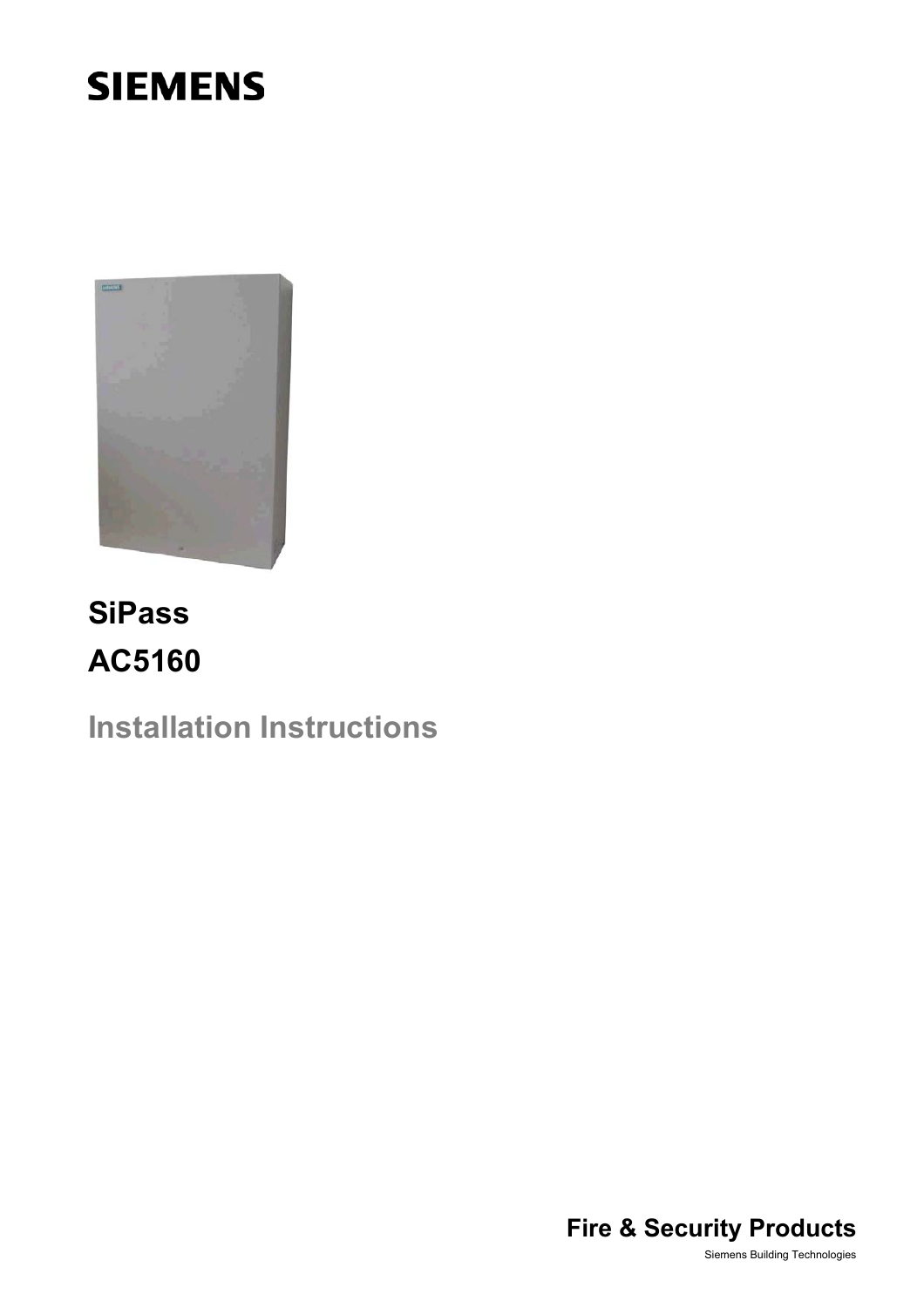Data and design subject to change without notice. / Supply subject to availability. © 2004 Copyright by Siemens Building Technologies AG

We reserve all rights in this document and in the subject thereof. By acceptance of the document the recipient acknowledges these rights and undertakes not to publish the document nor the subject thereof in full or in part, nor to make them available to any third party without our prior express written authorization, nor to use it for any purpose other than for which it was delivered to him.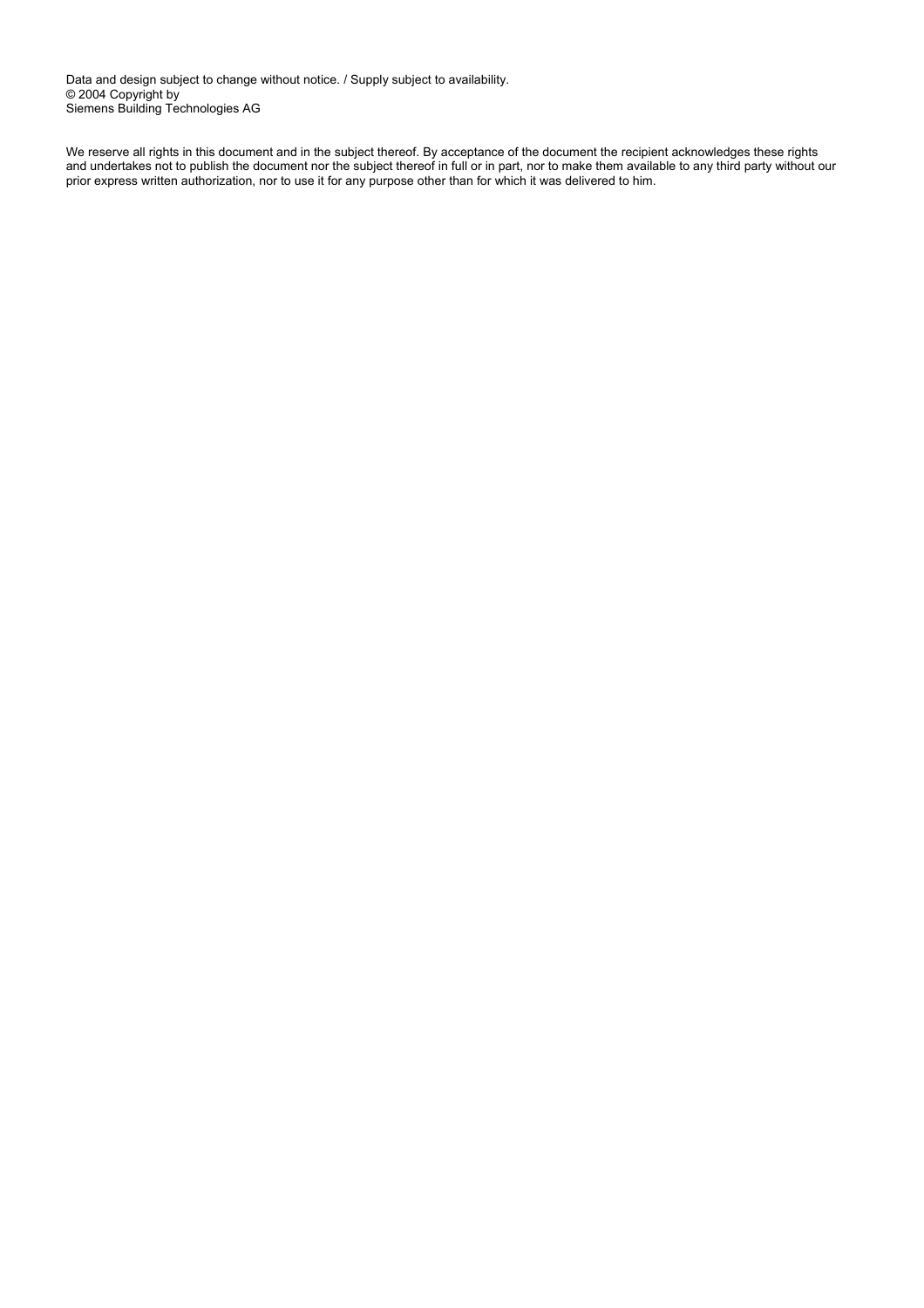#### **Contents**

| 1            |  |
|--------------|--|
| $\mathbf{2}$ |  |
| 3            |  |
| 4            |  |
| 5            |  |
| 5.1          |  |
| 5.2          |  |
| 5.3          |  |
| 6            |  |
| 6.1          |  |
| 6.2          |  |
| 6.3          |  |
| 7            |  |
| 7.1          |  |
| 7.2          |  |
| 7.3          |  |
| 7.4          |  |
| 7.5          |  |
| 7.6          |  |
| 7.7          |  |
| 7.8          |  |
| 8            |  |
| 8.1          |  |
| 9            |  |

 $\mathbf{3}$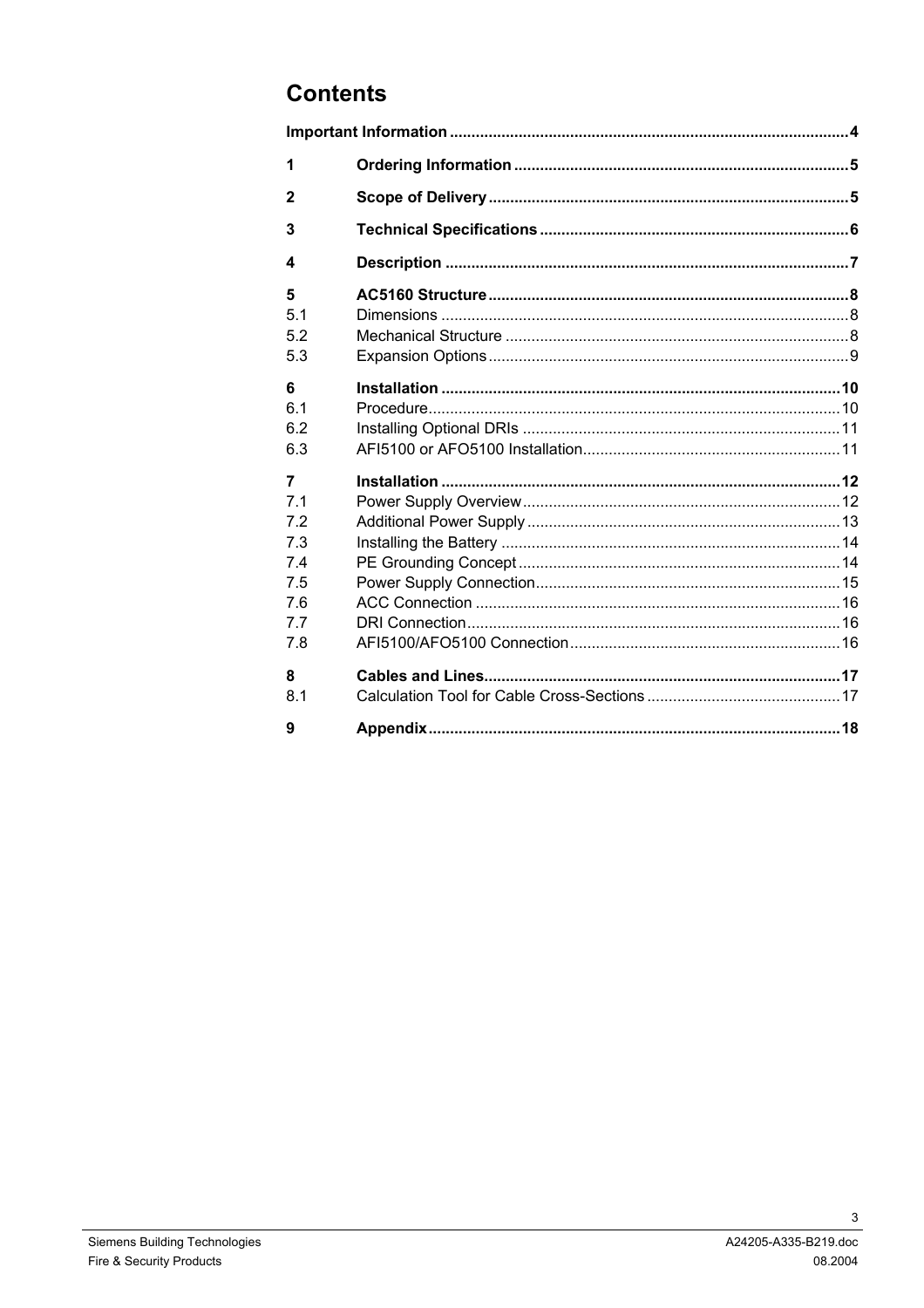### <span id="page-3-0"></span>**Important Information**

#### Only authorized personnel may assemble and install the system.



Ť.

Your attention is drawn to the fact that the contents of these Installation Instructions are not part of a previous or existing agreement, commitment or statutory right and do not change these. All commitments on the part of Siemens are contained in the respective sales contract which also contains the complete and solely applicable warranty conditions. These warranty conditions in the contract are neither extended nor limited by the contents of this Manual. Should you require any further information, or should particular problems occur that are not handled in sufficient depth in these Installations Instructions, help can be requested through your local Siemens office or representative.

Please read and comply with the following notes before assembling and installing the unit:

- Please ensure that the controller is installed in a clean room. Please ensure that the central control unit is protected from damaging environmental influences such as direct sun exposure, operation-dependent vibrations, dust, etc.
- Never install the controller close to heaters and sinks. Avoid the proximity of sources of electrical or mechanical interferences. If the controller is installed in an enclosed space such as behind paneling or in small niches, please ensure sufficient ventilation. Please use electrically conducting floor coverings to minimize electrostatic charges.
- The permissible ambient temperature of the central control unit must be between -10 and +55 °C, humidity should not exceed 75% if possible (95% for very short periods, no condensation).
- Use a separate electrical circuit with a specially marked fuse ("red") to supply a.c. voltage to the unit.
- Please ensure that switching off other tools or devices does not disconnect the electrical circuit to the unit. Attach a note in the cabinet about the location of the power supply fuse (low-voltage distributor number / mains fuse number). Please ensure that the fuse is easy to access.
- Please ensure that the cable duct covers the cable entry opening.
- Use only shielded cables with extra-low voltage for all lines leading to the inside of the controller. Connect the cable shielding to all connection points. Ground cable shielding only on one side.
- The precautions applicable for C-MOS technology are to be applied to activities involving server circuit boards and soldering.
- Never install a live circuit board.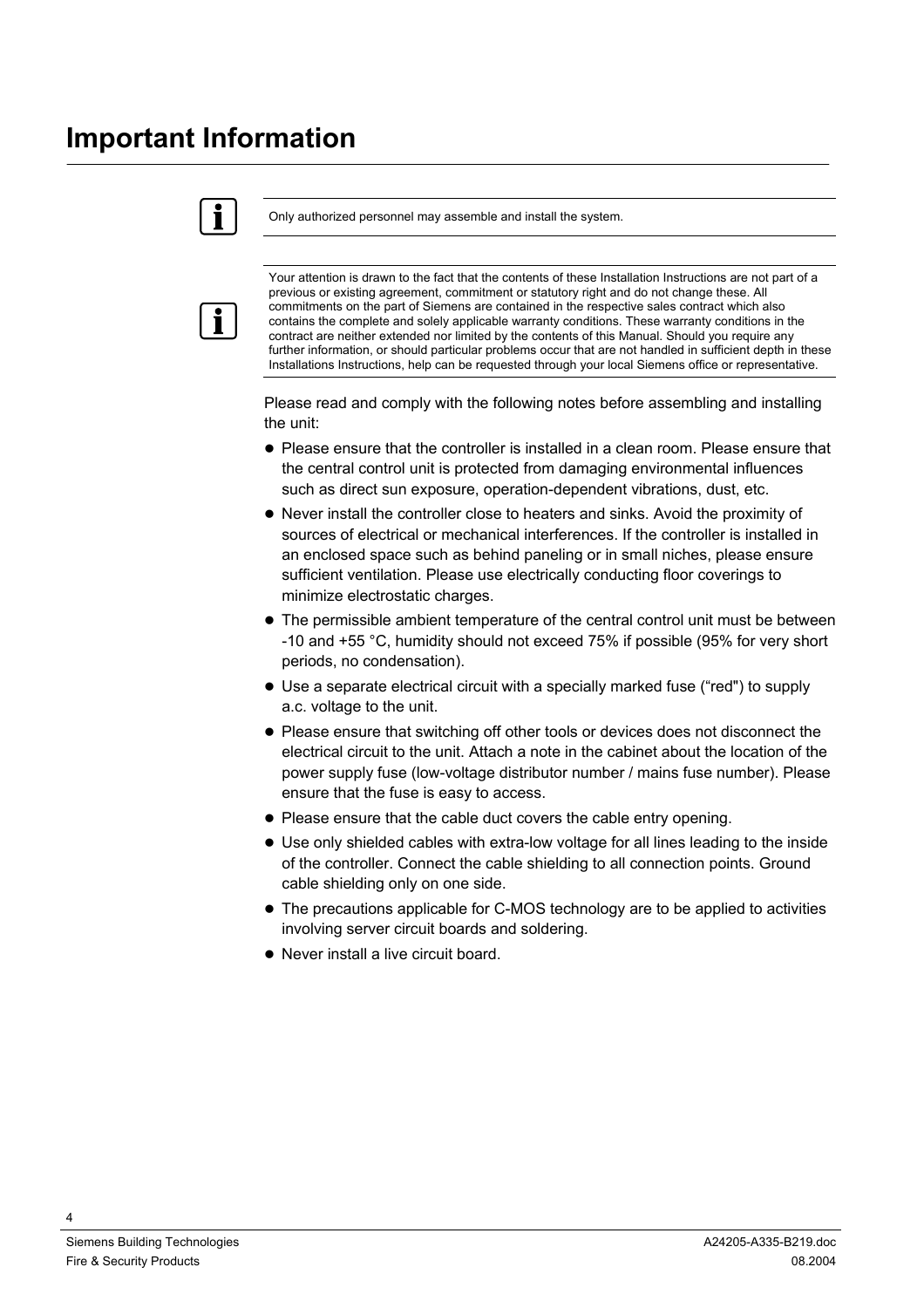## <span id="page-4-0"></span>**1 Ordering Information**

| Item                                                         | Order No.       | Weight (approx. kg) |
|--------------------------------------------------------------|-----------------|---------------------|
| AC5160 cabinet<br>with ACC, 2 x DRI and 24V/150 W power pack | 6FL7820-8BA16   | 21.3                |
| Accessories, not included in delivery scope!                 |                 |                     |
| <b>RIM-010 DRI 24 V DC</b>                                   | 6FL7820-8CA10   |                     |
| <b>AFI5100</b>                                               | 6FL7820-8CB10   |                     |
| AFO5100                                                      | 6FL7820-8CC10   |                     |
| Battery 12 V/25 Ah                                           | GBI:13013       | 9.6                 |
| Battery 12 V/6.5 Ah                                          | GBI:13206       | 2.3                 |
| 24V/150 W power pack                                         | V24230-Z6-A1    | 1.2                 |
| <b>Covers for battery poles</b>                              | C24243-A100-C12 |                     |

## **2 Scope of Delivery**

| • Installation Instructions       |   |
|-----------------------------------|---|
| • ACC-010 Advanced Central Contr. | 1 |
| $\bullet$ RIM-010 DRI 24VDC       | 2 |
| $\bullet$ 24V/150 W power pack    | 1 |
| • Enclosure base plate            | 1 |
| • Enclosure shell                 | 1 |
| • Installation kit                |   |
|                                   |   |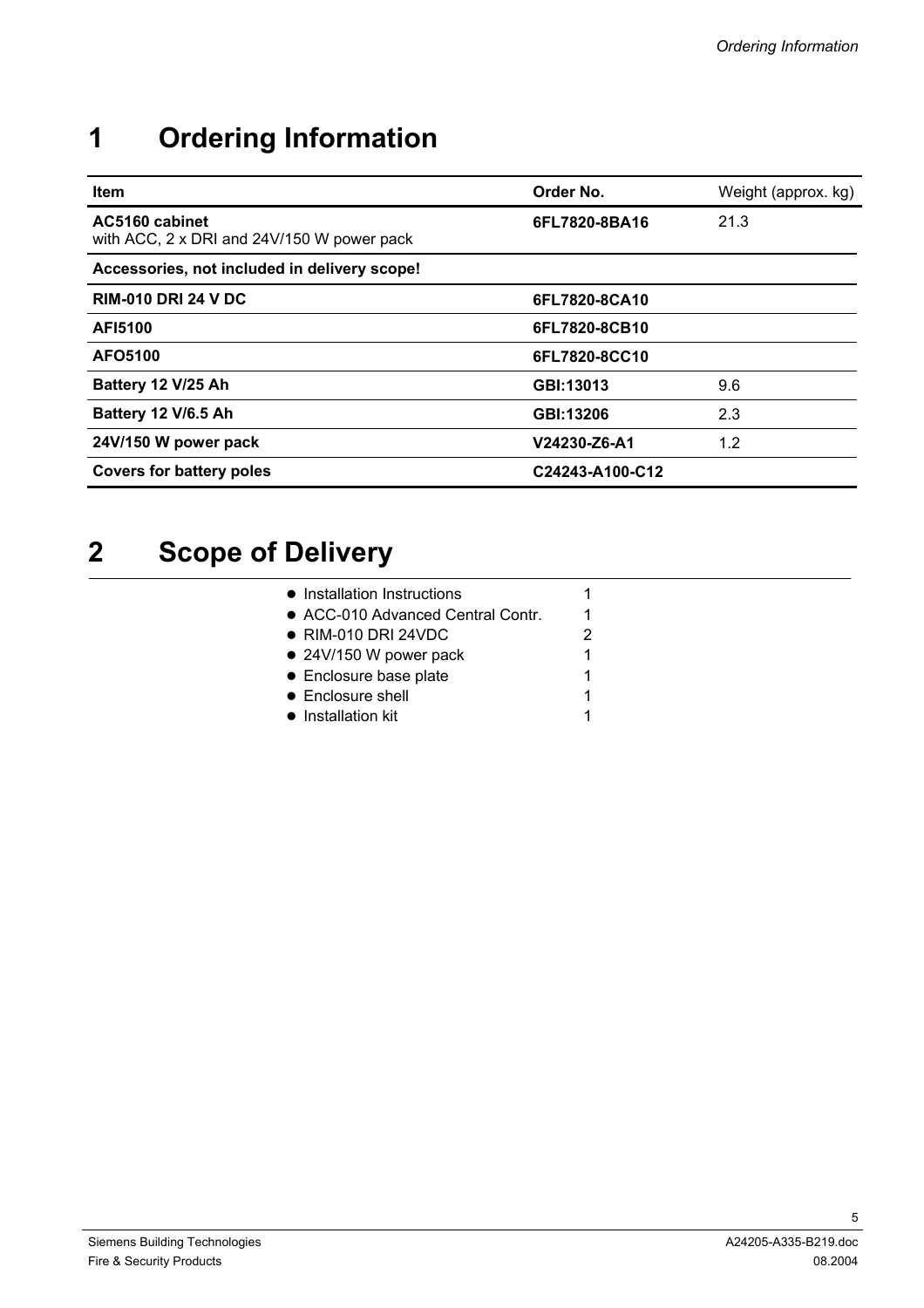## <span id="page-5-0"></span>**3 Technical Specifications**

#### **Electric**

| Power supply connection                   | 230 V AC, +10 to -15%, 50 Hz                                |
|-------------------------------------------|-------------------------------------------------------------|
| Supply voltage                            | 24 V DC                                                     |
| System, incl. battery charging<br>current | Max. 5 A per 150 W power pack                               |
| Battery capacity                          | Max. 25 Ah per battery                                      |
| Power consumption                         |                                                             |
| <b>ACC</b>                                | Max. 10 W                                                   |
| DRI                                       | Max. 25 W                                                   |
| AF15100                                   | Max. 50 W                                                   |
| AFO5100                                   | Max. 10 W                                                   |
| Power pack                                |                                                             |
| Fastener                                  | DIN rail mount TS35                                         |
| Power supply connection                   | Spring-loaded clips max. 1.5 mm <sup>2</sup>                |
| Output and signal clips                   | Spring-loaded clips, pluggable, max. 2.5<br>mm <sup>2</sup> |
| <b>Operating conditions</b>               |                                                             |
| Max. permissible ambient<br>temperature   | -10 to +55 $^{\circ}$ C                                     |
| Protection rating (EN60529)               | IP <sub>30</sub>                                            |
|                                           |                                                             |

| Max. permissible ambient<br>temperature | -10 to +55 $^{\circ}$ C |
|-----------------------------------------|-------------------------|
| Protection rating (EN60529)             | IP <sub>30</sub>        |
| Rel. humidity                           | $F ( 95\%)$             |
| <b>Environmental class</b>              | Ш                       |

#### **Design**

| Cabinet dimensions (W x H x D) in<br>mm | $500 \times 750 \times 200$ |
|-----------------------------------------|-----------------------------|
| Color                                   | RAL 7035, light gray        |
| Material                                | Steel sheet                 |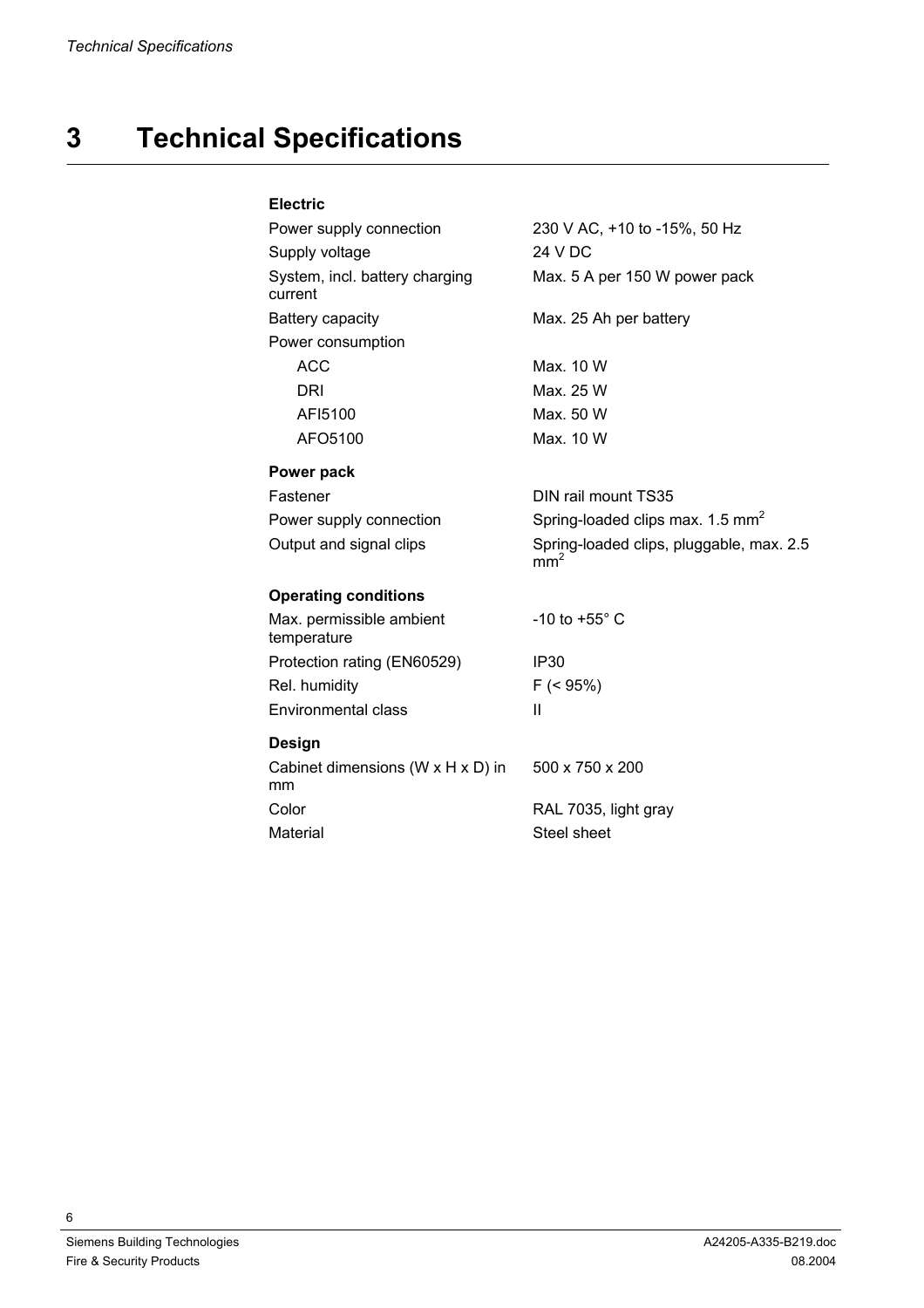### <span id="page-6-0"></span>**4 Description**

The AC5160 is a cabinet for the basic components of the SiPass access control system. This cabinet can be expanded with additional components.

The **Advanced Central Controller (ACC)** is one of the basic components. It is the central analysis unit for the access control system. This unit is connected with the input/output boards via the field level network (FLN). The ACC is equipped with four FLNs. TCP/IP is used to link to the SiPass Server.

The **Dual Reader Interface (DRI)** is a door module including all necessary inputs and outputs.. Support of up to two card readers, door monitoring inputs (e.g. door frame contact) and associated outputs (e.g. door latch). The FLN connects the DRI to the ACC. The AC5160 includes 2 DRIs. Four additional DRIs can be installed into the AC5160 cabinet.

The basic AC5160 model is equipped with a 24V/150 W **power supply**. If necessary, an additional power supply can be placed in the AC5160 and connected in parallel to the existing power pack (master/slave operation).

The AC5160 can be equipped with two 12-volt **batteries** of a capacity up to 25 Ah each. These are connected to and charged by the power supply. In the event of a power failure, the system is kept online by the batteries. The Batteries are not included in the delivery scope.

The **Input Point Module (AFI5100)** is an input board with 32 inputs and 5 outputs. This module also connects to the ACC via the FLN. The AFI5100 is not part of the basic configuration.

The **Output Point Module (AFO5100)** is an output board especially designed for elevator access control but can also be used for general purposes. The module features 16 inputs and 16 outputs and is also connected to the ACC via FLN. The AFO5100 is not part of the basic configuration.

Please refer to the corresponding user guide for a detailed description of these modules.

The basic configuration – consisting of power supply, ACC, and two DRIs – can be expanded by the previously mentioned components. The following configurations are possible:

• Six DRI's in total.

The AC5160 provides 5 installation slots for simple installation of the DRIs. This means that one DRI needs to be installed on top of another DRI when expanding the basic configuration to the maximum of 6 DRIs.

- Additional 150 W power power supply (see chapter 5.3).
- $\bullet$  AFI5100.

The AFI5100 (Input Point Module) can be installed on top of the ACC using the included spacer bolts. The fully expanded configuration may not exceed the max. output power of the power supply.

 $\bullet$  AFO5100.

The AFO5100 (Output Point Module) can be installed on top of the ACC using the included spacer bolts as well. The fully expanded configuration may not exceed the max. ourpur power of the power supply.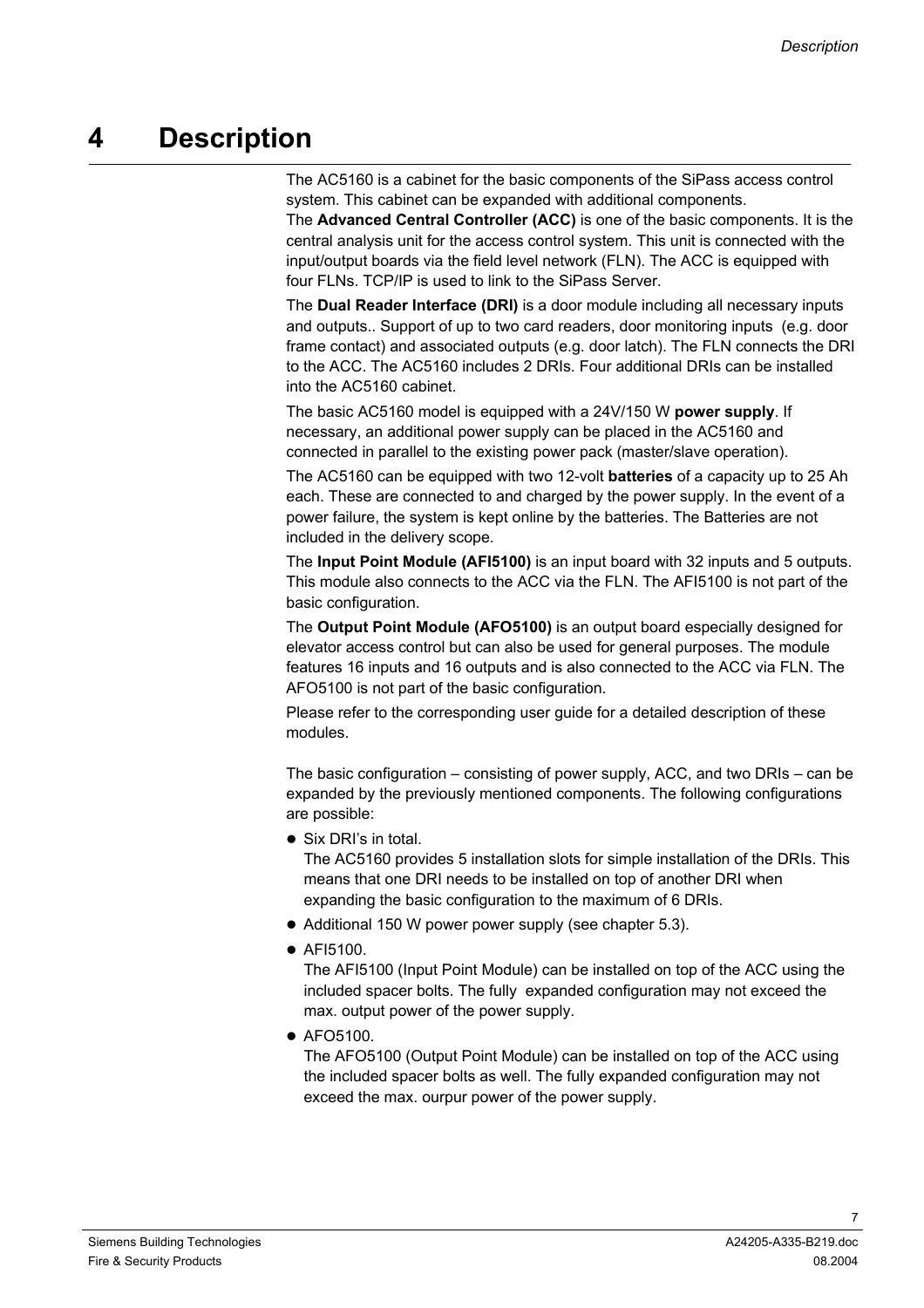## <span id="page-7-0"></span>**5 AC5160 Structure**

#### **5.1 Dimensions**



#### **5.2 Mechanical Structure**

The AC5160 cabinet consists of a two-piece sheet steel enclosure:

- $\bullet$  Base plate
- Enclosure shell

The enclosure shell is detachable for simple installation and equipped with a tamper contact to detect unauthorized access to the cabinet.

The power supply is mounted on the base plate by a DIN rail mount. One ACC and two DRI boards are also installed on the base plate.

Further installation slots are available for three additional DRIs. Two DRIs can be installed on top of each other when using the included spacer bolts. An AFO5100 or an AFI5100 can be installed on top of the ACC as well.

The DIN rail mount is generously dimensioned and thus can accommodate an additional 150 W power supply.

The cabinet is prepared for max. two 12 V/25 Ah batteries.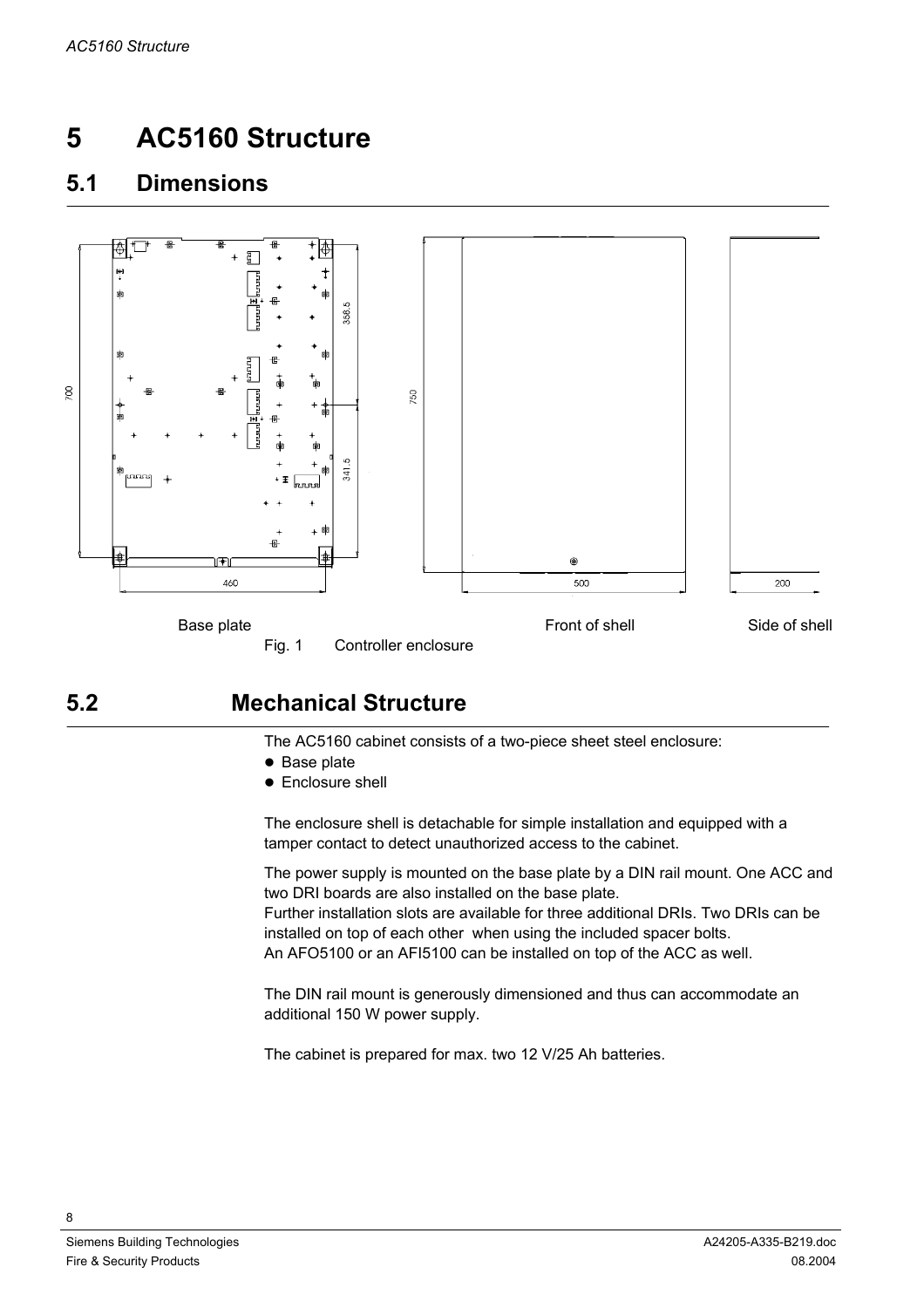### <span id="page-8-0"></span>**5.3 Expansion Options**

Possible configurations at max. power consumption of the components:

| Power pack(s) | <b>DRIS</b> | AFI5100 | AFO5100 |
|---------------|-------------|---------|---------|
|               |             |         |         |
|               |             |         |         |
|               |             |         |         |
|               | F           |         |         |
| ╭             | 6           |         |         |
|               | ี           |         |         |

When making configurations, the max. power consumption of the system (readers, door locks) must be taken into account.



Fig. 2 Installation plate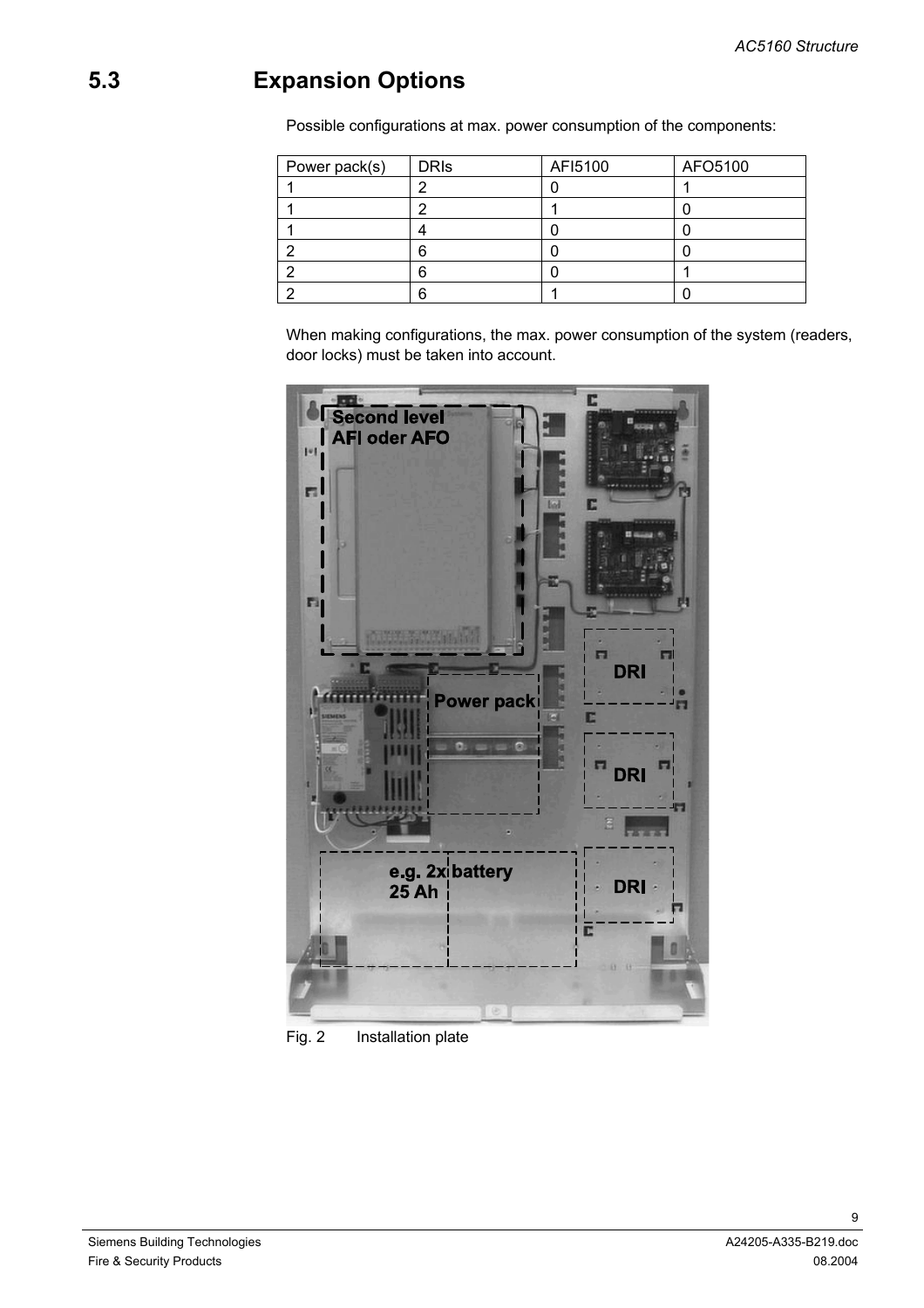## <span id="page-9-0"></span>**6 Installation**

#### **6.1 Procedure**

Follow these steps to install the unit and check off items you finished:

| Determine installation location for controller.<br>Pay close attention to the cable entry points.                                        |
|------------------------------------------------------------------------------------------------------------------------------------------|
| Unpack the AC5160.                                                                                                                       |
| Remove enclosure shell from the base plate. The enclosure shell is<br>attached to the base plate with a screw.                           |
| Mark drill holes for the base plate.                                                                                                     |
| Drill 6 plug holes ( $\varnothing$ 8 mm) for the base plate and insert plugs.                                                            |
| Screw in both upper screws until only approx. 10 mm are visible.                                                                         |
| Attach base plate to both upper screws.                                                                                                  |
| Screw in the two lower and center screws to fasten the base plate and<br>then tighten all 6 screws.                                      |
| Insert cable.                                                                                                                            |
| Strip the insulation from the peripheral cable and attach the cable ties to<br>the indicated positions to ease the strain on the cables. |
| Place sheath wires of shielding on grounding screws.                                                                                     |
| Place peripheral cables directly on components.                                                                                          |
| Strip power cable (230 V) and connect to power supply (see section 7.5<br>"Power Supply").                                               |
| Connect ground.                                                                                                                          |
| Check wiring.                                                                                                                            |
| Connect cover contact to ACC.                                                                                                            |
| Insert battery and connect to the power supply.                                                                                          |
| Turn on system.                                                                                                                          |
| Connect PC to TCP/IP interface of ACC.                                                                                                   |
| Configure ACC.                                                                                                                           |
| Connect FLN components of FLN bus to a PC by using a RS232/485<br>converter.                                                             |
| Configure FNL components with the 'FLN Configurator' program.                                                                            |
| Start up the system.                                                                                                                     |
| Check all system functions. If necessary, analyse and eliminate errors<br>(troubleshooting).                                             |
| Place installation instructions, inventory list, configuration and structure<br>plans into the controller.                               |
| Carry out acceptance procedure.                                                                                                          |
| Close cabinet and attach seal.                                                                                                           |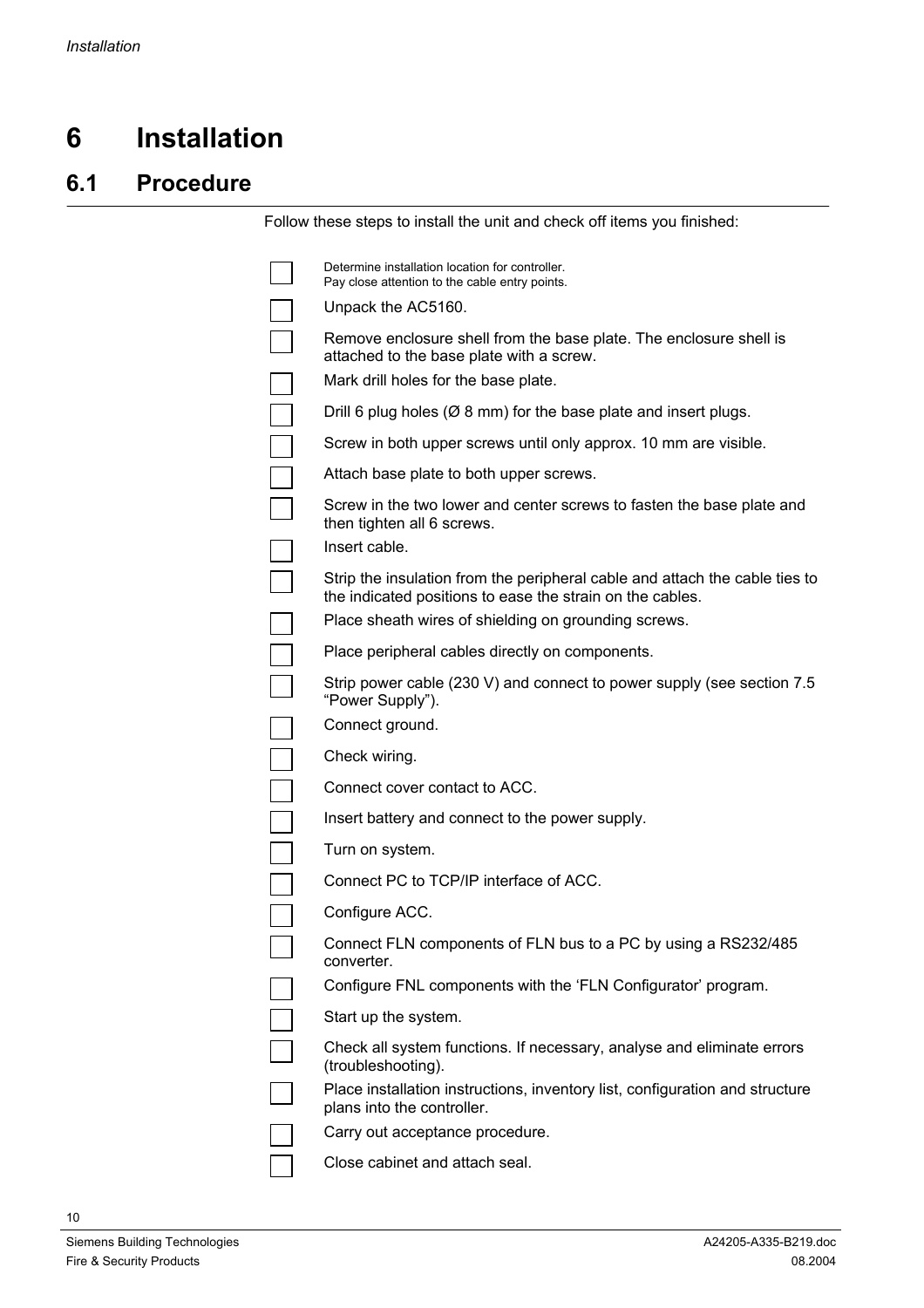#### <span id="page-10-0"></span>**6.2 Installing Optional DRIs**

The AC5160 is already equipped with two DRIs. Three optional installation slots for additional DRIs are available. To install an additional DRI, screw four spacer bolts to the corresponding installation slot. Fasten the DRI to the spacer bolt of the installation slot.

If you would like to stack two DRIs, use four additional spacer bolts to attach the lower DRI. Then attach the second DRI with screws.

#### **6.3 AFI5100 or AFO5100 Installation**

The AFI5100 or the AFO5100 can be installed on top of the ACC. Remove the screws used to attach the ACC to the base plate and replace these with the corresponding spacer bolts. Remove the AFI5100 or the AFO5100 from the package and screw to the spacer bolts.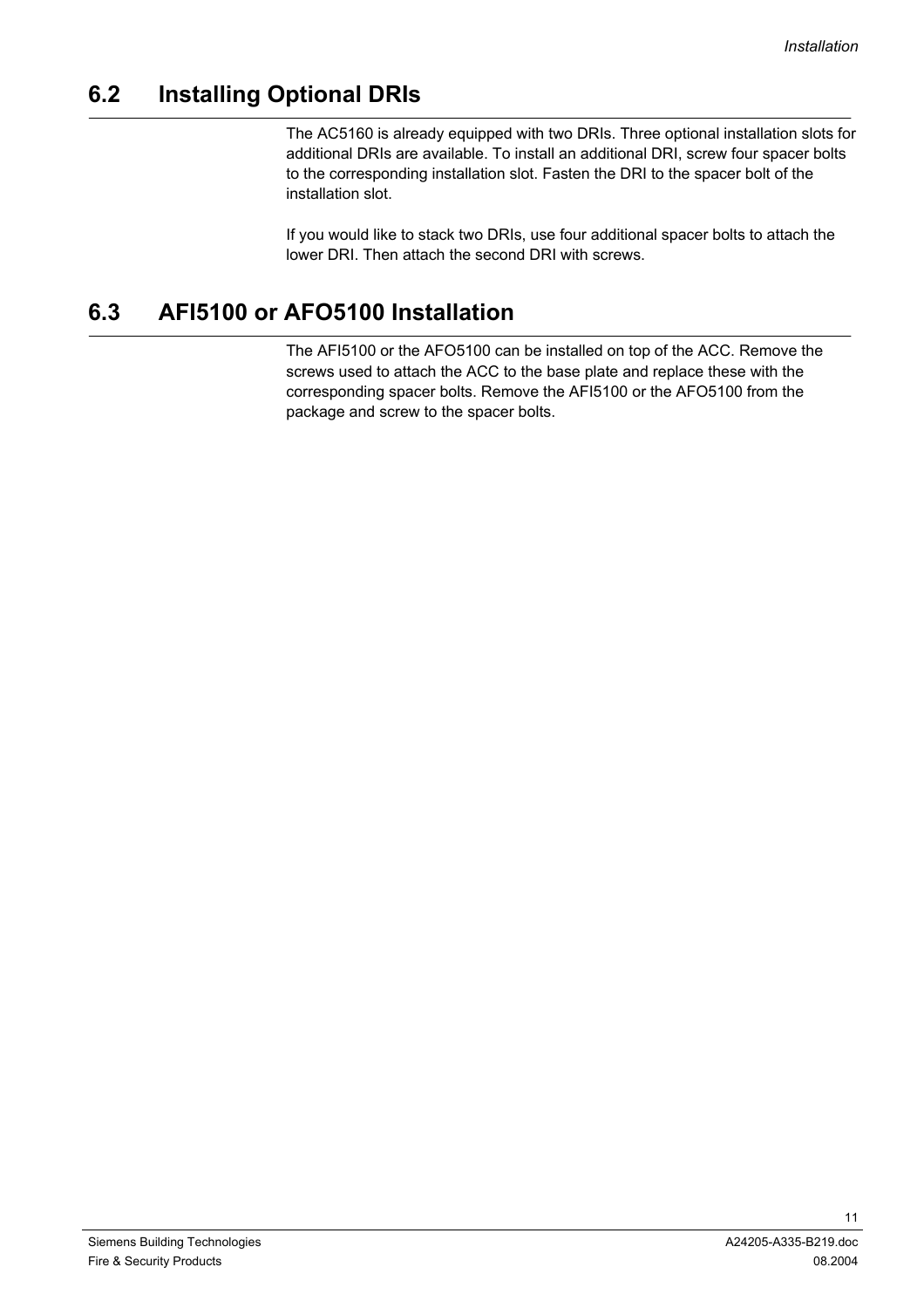## <span id="page-11-0"></span>**7 Installation**



**WARNING**

Risk of explosion when improperly replacing battery! Only use original replacement parts or those recommended by the manufacturer. Used batteries are hazardous waste and have to be disposed accordingly!



Only an authorized electrician may connect the system to the 230 V power supply. Disconnect the 230 V power supply from the unit using the intended disconnecting device when replacing the power pack and when working on 230 V parts.

Also clamp off the battery at its connection poles!

### **7.1 Power Supply Overview**



Fig. 1 Power supply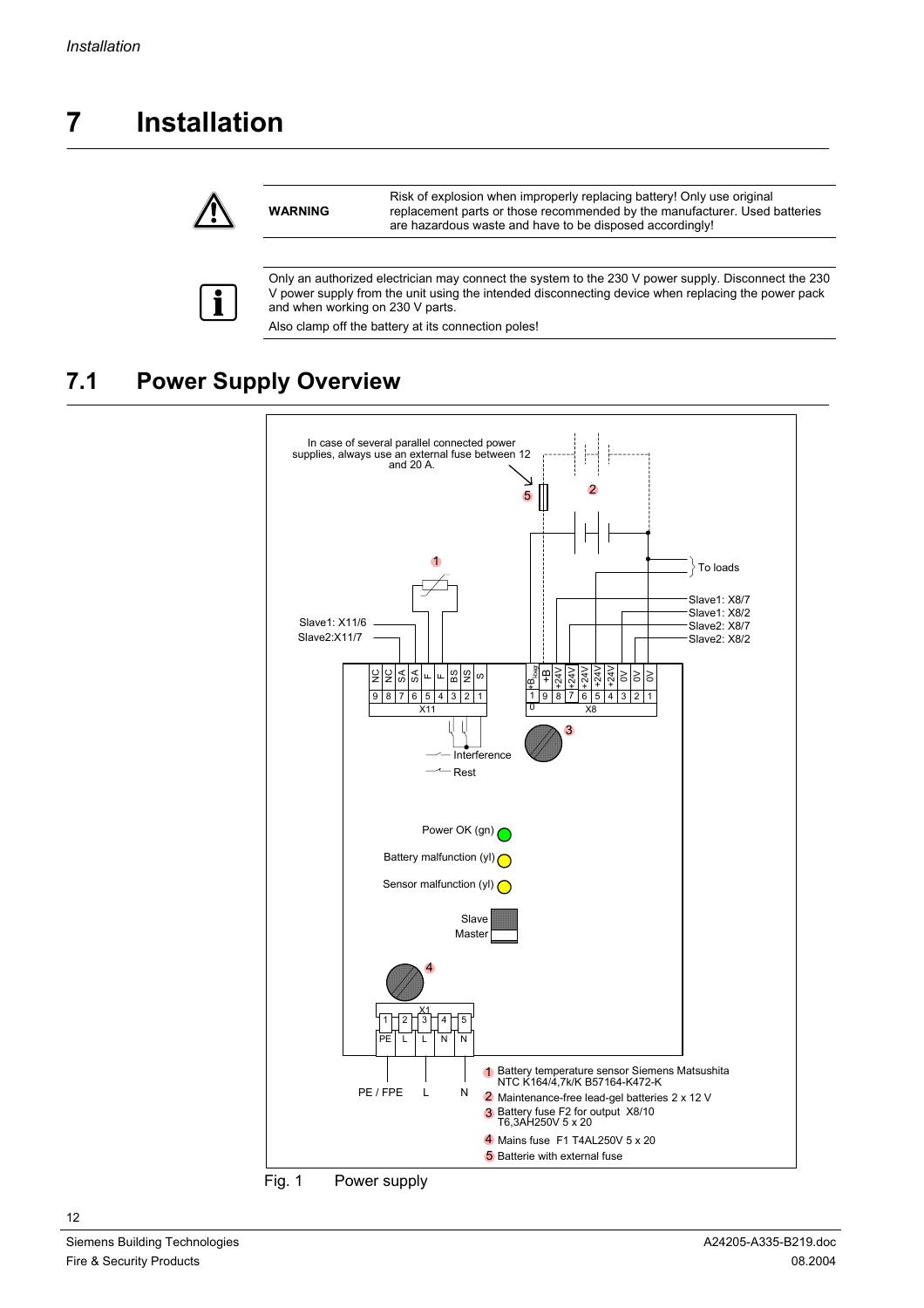#### <span id="page-12-0"></span>**7.2 Additional Power Supply**

The basic configuration with one ACC and two DRIs includes one power supply with a capacity of 150 W. If this should not be sufficient for additional DRIs, an additional 150 W power supply has to be installed. The system then can provide an output power of 300 W in total.



Fig. 2 Additional power supply

In case of parallel power supply connections, an external protection fuse is necessary for the battery connection that matches the conductor cross-section: For example: Protect line with 4 mm<sup>2</sup> with a max. of 12 A. Protect line with 6  $mm<sup>2</sup>$  with a max. of 20 A.

The lines to the connections + battery, - battery, +UB and - UB should be at least 2.5 mm².

External loads have to be protected with a fuse that matches the conductor crosssection.

For example, a line with a cross-section of 2.5 mm² can be protected with max. 20A.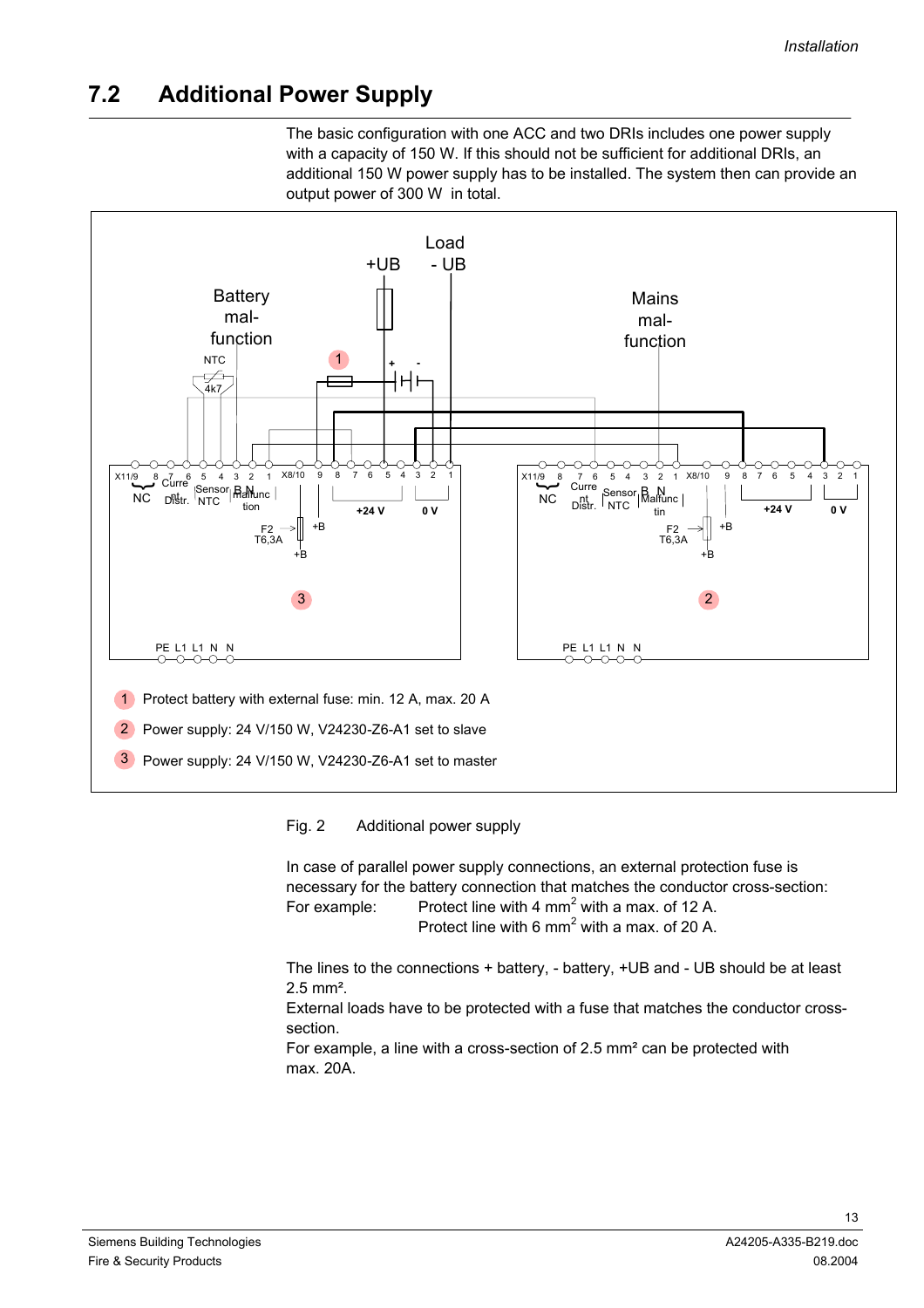### <span id="page-13-0"></span>**7.3 Installing the Battery**

Install the battery and then connect the battery to the power supply. The battery connection wires are not included with the controller.

Note the following when installing the battery:

- $\bullet$  In case of a parallel connection of two power supplies, the battery wire has to be protected with an external fuse.
- The fuse may not exceed the max. value of the total current of 12 A.
- Be very careful when connecting the batteries. Ensure poles are assigned correctly! Only use battery types intended for this application.
- Attach the battery pole covers before assembling the enclosure shell.^



Fig. 3 Installing and connecting battery

#### **7.4 PE Grounding Concept**

The AC5160 is a protection class 1 device.

The measures and actions required by protection class 1 devices specify that the PE is to be connected to the mains cable. With the AC5160, the PE is firmly attached to the grounding terminal. The PE is connected with the device via the grounding terminal. On the other side of the grounding terminal, a green-yellow line leads to the power pack.

This ensures proper protection is provided (protecting health and life).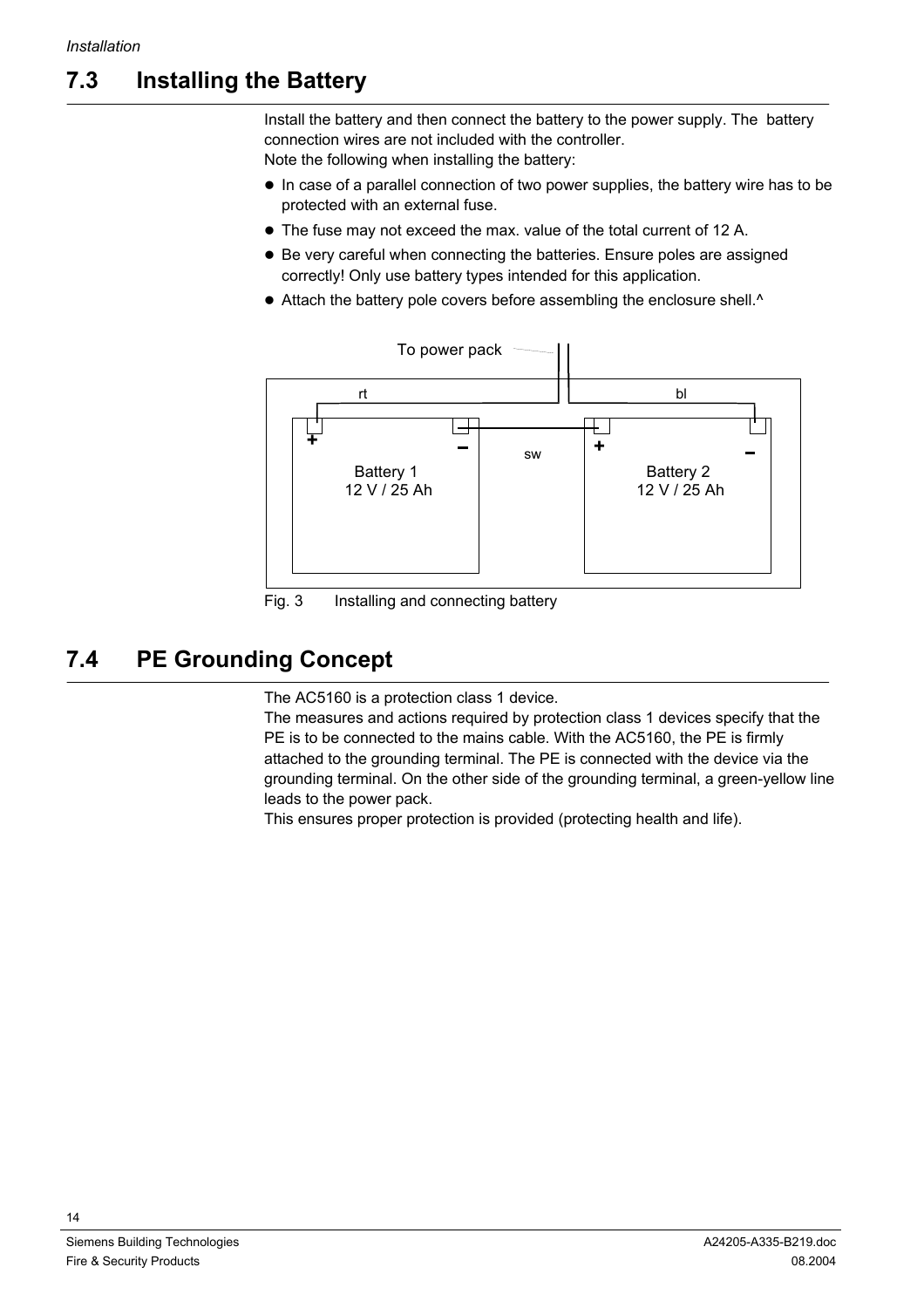#### <span id="page-14-0"></span>**7.5 Power Supply Connection**

<span id="page-14-1"></span>

Power supply connection, mains cable strain relief

The EC Conformity is invalid if the mains power line (230 V) is not equipped with a strain relief clamp.

- Insert the mains power supply lines to the battery from the bottom into the central controller unit.
- Attach all cables and lines using cable ties at the provided cable entries to relief the strain.
- Remove the sheath of the cable one centimeter behind the cable tie.
- Connect the cable leads to the corresponding terminals of the power supply without too much slack: black to L, blue to N. Protect both cables by tying both with a cable tie approx. 1 cm in front of the connection terminals (reason: If a cable breaks, contact with metal parts has to be prevented). The green-yellow lead is attached to the grounding terminal on the rail mount.

From there a cable leads to the PE connection of the power supply.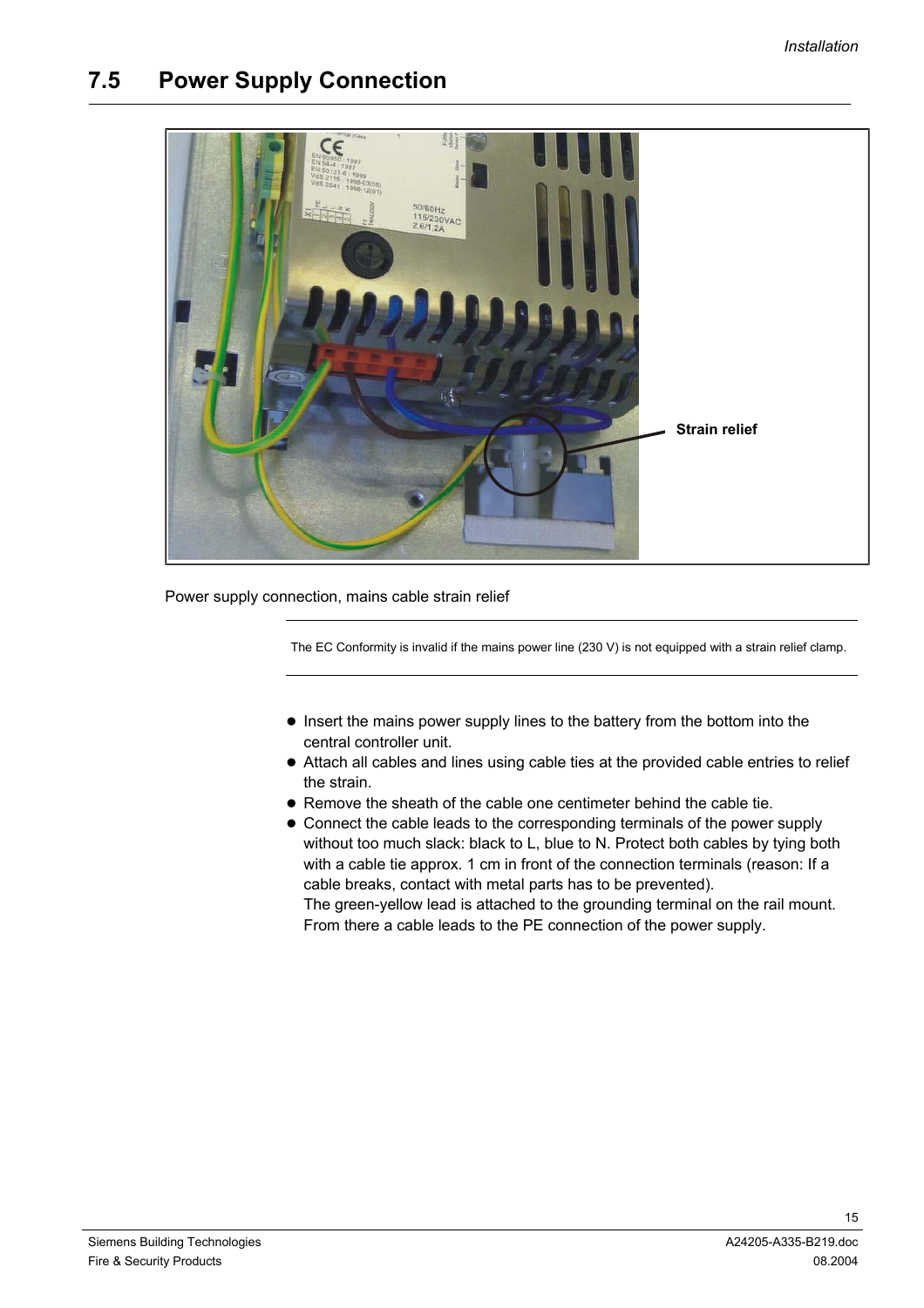### <span id="page-15-0"></span>**7.6 ACC Connection**

The following have to be connected to the ACC:

- $\bullet$  24 V power supply
- Ethernet TCP/IP cable (pin designation: 10/100)
- Tamper contact (pin designation: tamper)
- FLN devices to one or several FLN inputs (Beginning with FLN 4)

A detailed description of the connections is listed in the ACC installation and user manual (document number: A24205-A335-A143).

#### **7.7 DRI Connection**

The following have to be connected to the DRI:

- $\bullet$  24 V power supply
- FLN connection to ACC
- One or more card readers
- Door monitoringcontacts
- Door latch

A detailed description of the connections is listed in the DRI installation and user manual (document number: A24205-A335-A155).

#### **7.8 AFI5100/AFO5100 Connection**

A detailed description of connecting the AFI5100 and AFO5100 is listed in the following documents:

- IPM User Manual (document number: A24205-A335-B169)
- OPM User Manual (document number: A24205-A335-B170)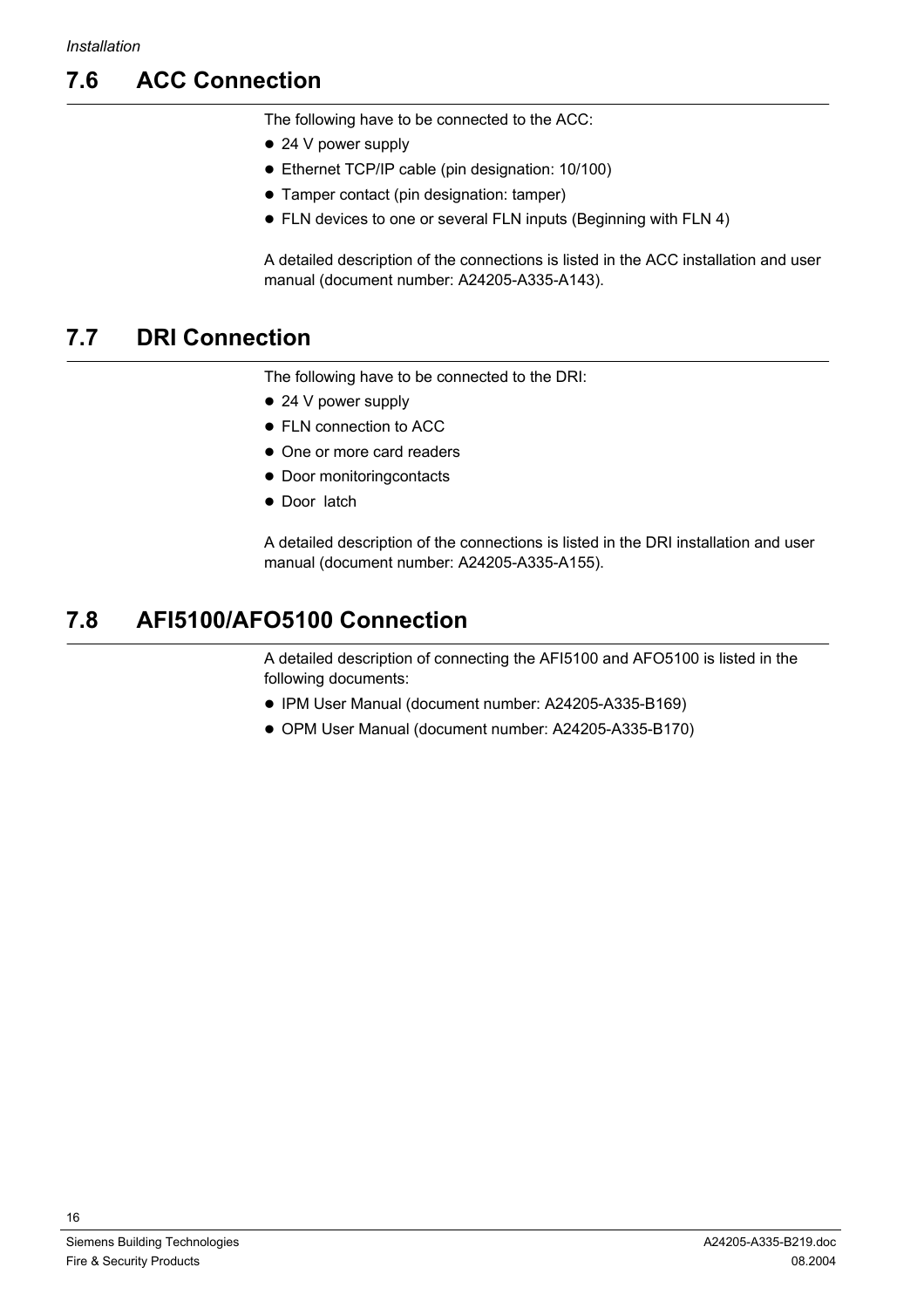### <span id="page-16-0"></span>**8 Cables and Lines**

#### **8.1 Calculation Tool for Cable Cross-Sections**



If remote SiPass components are to be connected to the ACC, the following calculation tool might be helpful.

Use a shielded weak-current cable type IY (St)Y for all bus lines. The crosssections of the leads have to be chosen by considering the following criteria:

- power consumption of the connected system components/modules
- $\bullet$  Line length
- $\bullet$  Intermittently needed switching current (e.g. relay exits)

However, a min. diameter of 0.6 mm per lead is required.

The supply voltage in all system components/modules may not fall below 18 V DC. With a min. permissible battery voltage of 21 V, this yields a max. voltage drop of 3V DC pertaining to the entire line length.

**(**Caution: Total length = line to and back).

Resistance values for the conductor cross-section calculation:

Line length =  $100 \text{ m}$ 

Wire Ø 0.6 mm (0.28 mm<sup>2</sup>)  $\Rightarrow$  6.5 Ohm Wire Ø 0.8 mm (0.56 mm<sup>2</sup>)  $\Rightarrow$  3.6 Ohm

#### **Calculation formulae**

Voltage drop with applied current

| ν |
|---|

Conductor cross-section with applied current and 0.5 V voltage drop along line:

$$
A = \frac{L \cdot I}{\chi \cdot U} = \frac{L \cdot I}{56 \cdot 0.5} = \dots \dots m m 2
$$

*L* = Line length of line leading to unit and back in meters

- 
- *I* = Current in ampere
- $\chi$  = spec. conduct. value for copper

$$
= 56 \frac{m}{\Omega \cdot mm2}
$$

 $A =$  Lead cross-section in mm<sup>2</sup>

*U* = Voltage in V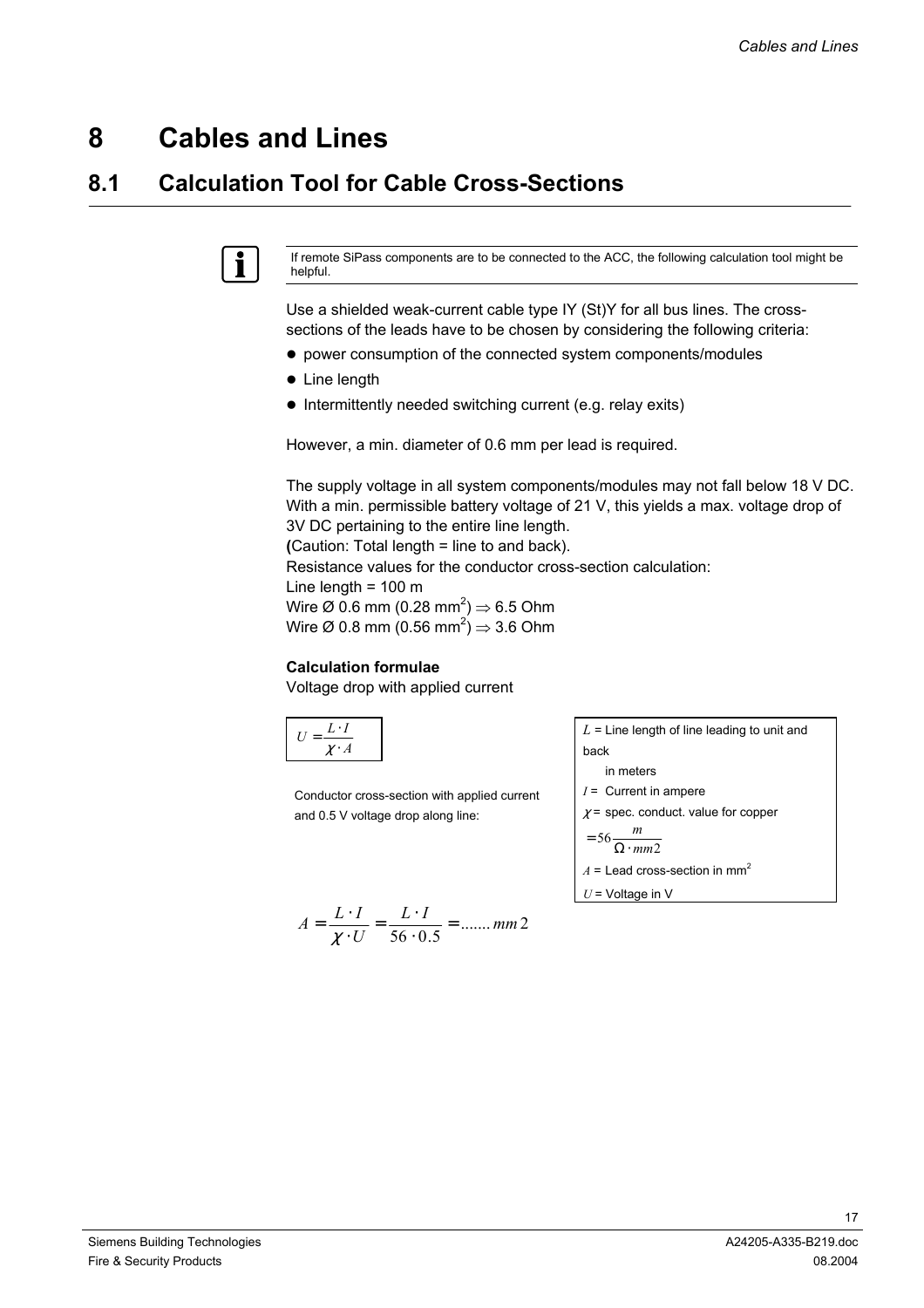<span id="page-17-0"></span>9

**Appendix** 

## **SIEMENS**

#### EG-Konformitätserklärung **EC Declaration of Conformity**

#### No. K0018V1/07.04

| Hersteller:<br>Manufacturer: | <b>Siemens Building Technologies</b><br>Fire & Security Products GmbH & Co. oHG                                  |
|------------------------------|------------------------------------------------------------------------------------------------------------------|
| Anschrift:<br>Address:       | Siemens Building Technologies<br>Fire & Security Products GmbH & Co. oHG<br>Siemensallee 84<br>D-76187 Karlsruhe |
| Produktbezeichnung:          | Zutrittskontroller AC 5160                                                                                       |

Product description 6FL7820-8BA16 Die bezeichneten Produkte stimmen in den von uns in Verkehr gebrachten Ausführungen mit den

Vorschriften folgender Europäischer Richtlinien überein: The product described above in the form as delivered is in conformity with the provisions of the following European Directives:

89/336/EWG Richtlinie des Rates zur Angleichung der Rechtsvorschriften der Mitgliedstaaten über die elektromagnetische Verträglichkeit (geändert durch 91/263/EWG, 92/31/EWG, 93/68/EWG und 93/97/EWG).

> Council Directive on the approximation of the laws of the Member States relating to electromagnetic compatibility (amended by 91/263/EEC, 92/31/EEC, 93/68/EEC and 93/97/EEC)

Richtlinie des Rates zur Angleichung der Rechtsvorschriften der Mitgliedstaaten 73/23/EWG betreffend elektrische Betriebsmittel zur Verwendung innerhalb bestimmter Spannungsgrenzen (geändert durch 93/68/EWG)

> Council Directive on the approximation of the laws of the Member States related to electrical equipment designed for use within certain voltage limits (amended by 93/68/EEC)

Die Konformität mit den Richtlinien wird nachgewiesen durch die Einhaltung folgender Normen: Conformity to the Directives is assured through the application of the following standards:

| Referenznummer<br>Reference number | Ausgabedatum<br>Edition | Referenznummer<br>Reference number | Ausgabedatum<br>Edition |
|------------------------------------|-------------------------|------------------------------------|-------------------------|
| EN 61000-6-3                       | 2001                    | EN 61000-3-3/A1                    | 2001                    |
| EN 55022 KI. B                     | 1998                    | EN 50130-4/A2                      | 2003                    |
| EN 61000-3-2                       | 2000                    | EN 60950-1                         | 2001                    |
|                                    |                         |                                    |                         |

Karlsruhe, den / the .01.07.2004

Siemens Building Technologies Fire & Security Products GmbH & Co. oHG

Hr. Alex Baburin Leitung PL AC Name, Funktion Unterschrift Name, function signature

Hr. Rolf Dieter Leitz Q-Management Name, Funktion Name, function

Unterschrift signature

Diese Erklärung bescheinigt die Übereinstimmung mit den genannten Richtlinien, ist jedoch keine Zusicherung von Eigenschaften.<br>Die Sicherheitshinweise der mitgelieferten Produktdokumentation sind zu beachten.<br>This declarat

18

 $\frac{5}{45}$